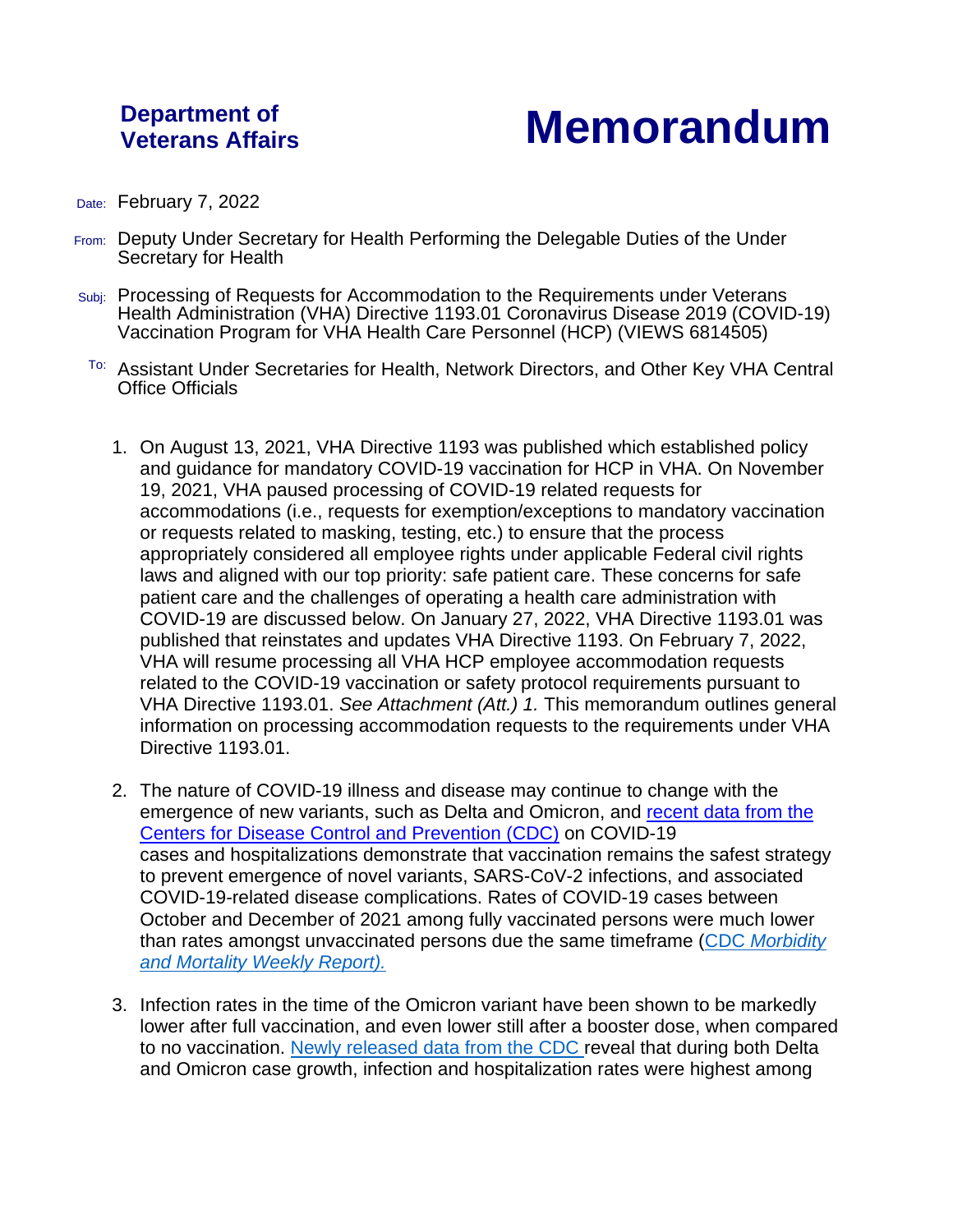Page 2

SUBJECT: Processing of Requests for Accommodation to the Requirements under Veterans Health Administration (VHA) Directive 1193.01 Coronavirus Disease 2019 (COVID-19) Vaccination Program for VHA Health Care Personnel (HCP) (VIEWS 6814505)

unvaccinated persons, still lower among those that were fully vaccinated, with lowest observed rates among those vaccinated with a booster.

- 4. The rise in community cases due to the Omicron variant has reflected a rise in infections transmitted within our medical centers. The number of healthcareassociated infections in VA is at its highest number since the beginning of the pandemic, both inside *and* outside of Community Living Centers (CLCs). While CLCs and other congregate healthcare settings have been disproportionately affected by outbreaks of SARS-CoV-2, a rise in healthcare-associated viral transmissions has been observed in non-CLC inpatient settings in VA medical centers.
- 5. **Process**: The COVID-19 reasonable accommodation process for requests based on disability, religion or pregnancy is described in VHA Directive 1193.01 and the attached or referenced guidance. Each employee request for accommodation will be individually considered as required by law and evaluated on [VA Form 10230a.](http://vaww.va.gov/vaforms/va/pdf/VA10230a.pdf) *See Att. 2, Undue Hardship Review.* Requests may be approved unless doing so would create an undue hardship, such as creating a significant safety risk to patients and/or employees that cannot be mitigated. The evaluation process includes the following:
	- a. *Management Official/Supervisor*: To ensure consistency, the review of accommodation requests will be completed by Service Chiefs or equivalent. *See Att. 3*, *Authority to Decide COVID-19 Reasonable Accommodations Within VHA Pursuant to VHA Directive 1193.01*. First line supervisors will complete a draft VA Form 10230a; Service Chiefs will then consider that input, interact with employees as necessary, and then finalize VA Form 10230a prior to making determinations. Processing information can be found in the attached flow maps and trainings are being provided to leaders and supervisors. *See Att*. 4, *VHA Process Maps for Title VII: Religious or Pregnancy Accommodation and Medical Accommodation*. The initial training schedule is attached. *See Att*.5, *Training Schedule for VHA Leaders and Supervisors*.
	- b. *Evaluation of Requests*: Management Officials/Supervisors will make a good faith effort to provide reasonable accommodations, including considering potential alternatives to vaccination and/or the relevant safety protocol measures. In assessing whether there is an undue hardship, Management Officials/Supervisors will assess the employee's duties, the individual circumstances, and the impact granting the accommodation will have on patients, staff, and visitors and VHA's ability to fulfill its mission. Within a health care environment, there are positions in areas where vaccination is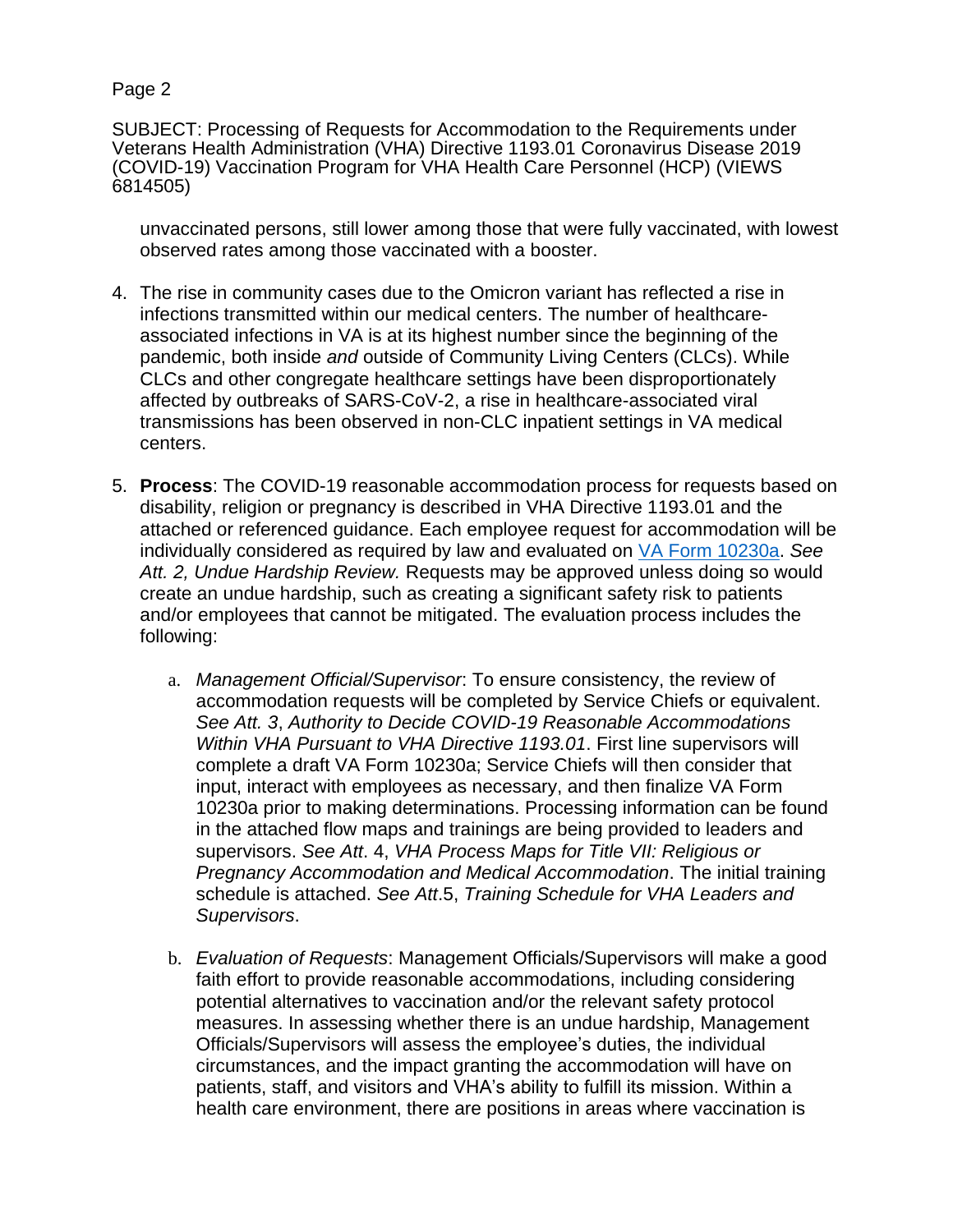Page 3

SUBJECT: Processing of Requests for Accommodation to the Requirements under Veterans Health Administration (VHA) Directive 1193.01 Coronavirus Disease 2019 (COVID-19) Vaccination Program for VHA Health Care Personnel (HCP) (VIEWS 6814505)

imperative to adequately mitigate the risk of SARS-CoV-2, especially to patients at higher risk of severe illness from COVID-19. This will be considered in the analysis for all accommodation requests. Service Chiefs or equivalents can seek guidance from Human Resources, the Local Reasonable Accommodation Coordinator, and the Office of General Counsel (OGC).

- c. *High Risk Positions*: VHA has determined that for the following specific positions, the standard accommodation of masking, maintaining physical distance, testing, and following other required safety protocols is either not possible or does not sufficiently mitigate the safety risk posed. The evidence upon which this determination is based must be reviewed when completing the VA Form 10230a and applied to the individual circumstances. These positions now include (as outlined on VA Form 10230a, Part A):
	- i. Community Living Center staff
	- ii. Intensive Care Unit staff
	- iii. Spinal Cord Injury Departments staff
	- iv. Emergency Rooms staff
	- v. Chemotherapy unit staff (inpatient and outpatient)
	- vi. Dialysis staff (inpatient and outpatient)
	- vii. Staff who perform aerosol generating procedures
	- viii. Healthcare or laboratory personnel collecting or handling specimens from known or suspected COVID-19 patients (e.g., manipulating cultures from known or suspected COVID-19 patients)
		- ix. Staff with regular and recurring face to face contact with individuals coming from congregate settings and bedded residential settings (e.g. blind rehab, residential mental health, homeless shelters)
		- x. Acute inpatient medical/surgical unit staff
		- xi. Acute inpatient mental health staff
	- xii. Post-transplant unit staff (inpatient and outpatient)

This list has been updated and may continue to be updated as deemed necessary given developing science and changes to the pandemic environment. Service Chiefs or equivalent management officials must faithfully execute the analysis outlined on VA Form 10230a, Part A, for accommodations requested by employees in these positions. All recommended accommodation decisions, approvals and denials, made for these positions require OGC review.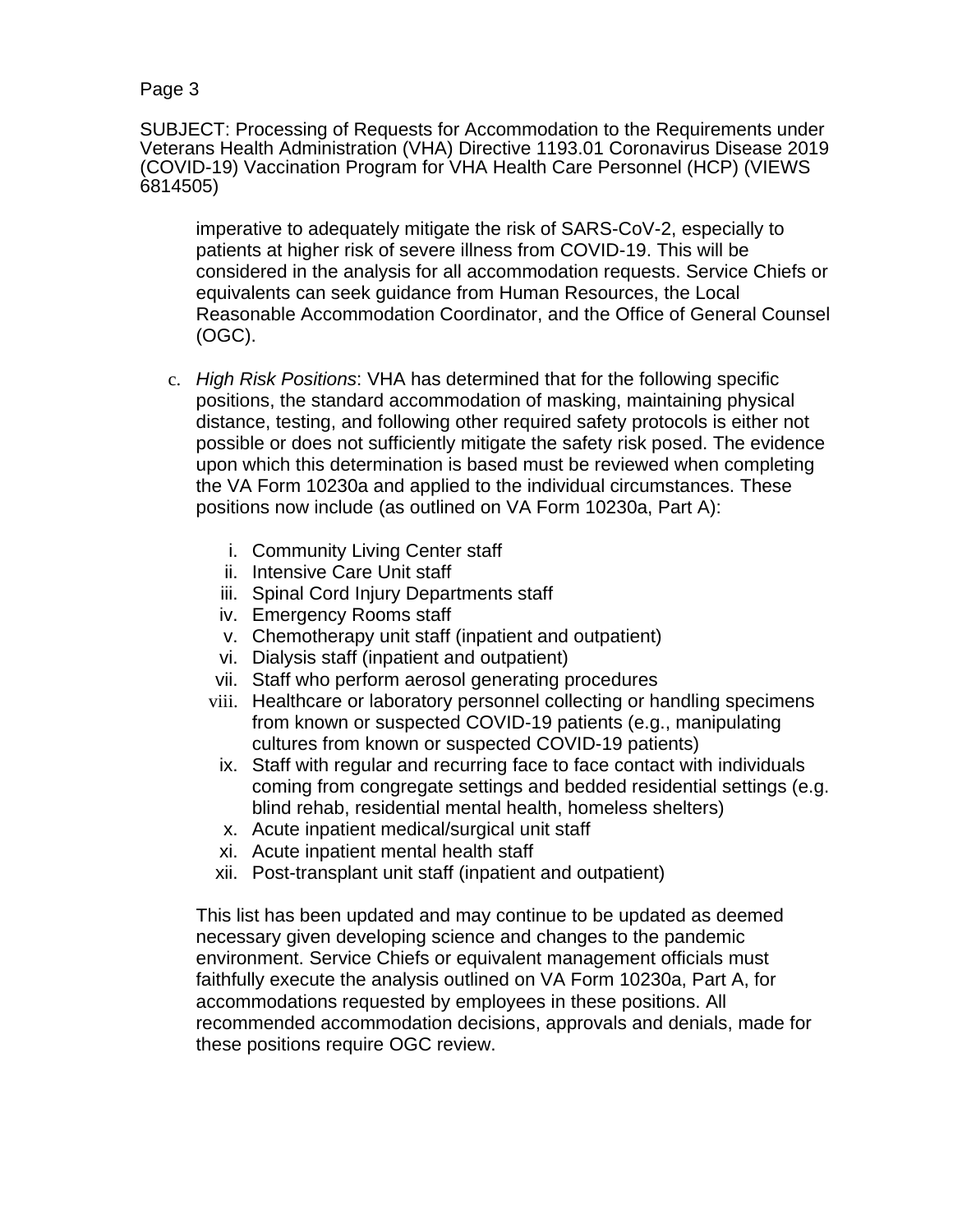Page 4

SUBJECT: Processing of Requests for Accommodation to the Requirements under Veterans Health Administration (VHA) Directive 1193.01 Coronavirus Disease 2019 (COVID-19) Vaccination Program for VHA Health Care Personnel (HCP) (VIEWS 6814505)

- d. *Other Positions*: Any accommodation request, including those made by employees who are not in a position on the high-risk list, can be denied if there is an undue hardship. The Service Chief or equivalent management officials will be guided in this process by the Local Reasonable Accommodation Coordinator, their servicing Human Resource, and OGC. Any recommendations for denials of an accommodation request must be submitted to OGC for review prior to a decision. Recommended approvals for staff that are not in the high-risk positions listed above do not need to be sent to OGC for review.
- e. *Reassignments*: When it is determined that approving an accommodation in an employee's current position would be an undue hardship such that an employee cannot be accommodated in place, reassignments must be considered in accordance with [VA Notice 22-04, Processing Reassignments](https://www.va.gov/vapubs/Search_action.cfm?formno=&tkey=&dType=5&SortBy=issue&sort=desc&oid=0)  [a Reasonable Accommodation Regarding the COVID-19 Vaccine Mandate](https://www.va.gov/vapubs/Search_action.cfm?formno=&tkey=&dType=5&SortBy=issue&sort=desc&oid=0) prior to a final denial. *See Att. 6*.
- f. *Existing Requests*: All accommodation requests submitted by VHA HCP's prior to the publication of this memorandum remain valid and must be processed by the Service Chief or equivalent management officials. Any accommodations previously decided at the supervisor level will be reviewed by the Service Chief or equivalent management officials in accordance with the attached guidance, *see Att.7 Guidance on Re-Reviewing Accommodations.* Please note that any accommodations granted may be modified or changed in the future if circumstances require it.
- 6. **Questions**: Additional resources may be found at the following [link.](https://dvagov.sharepoint.com/sites/VACOVHADUSHOM/HOC/JOC/vaccine/SitePages/Resources.aspx) Frequently Asked Questions are attached, *see Att. 8.* Questions regarding this should be directed to your servicing human resource office or Workforce Management and Consulting at VHA106AWMCCOEERVHAVaccineEnforcementQuestions@va.gov.

Steven L. Lieberman, M.D.

Attachments: Attachment 1-VHA Directive 1193.01 Attachment 2-10230a, *Undue Hardship Review* Attachment 3- *Authority to Decide COVID-19 Reasonable Accommodations Within VHA Pursuant to VHA Directive 1193.01*